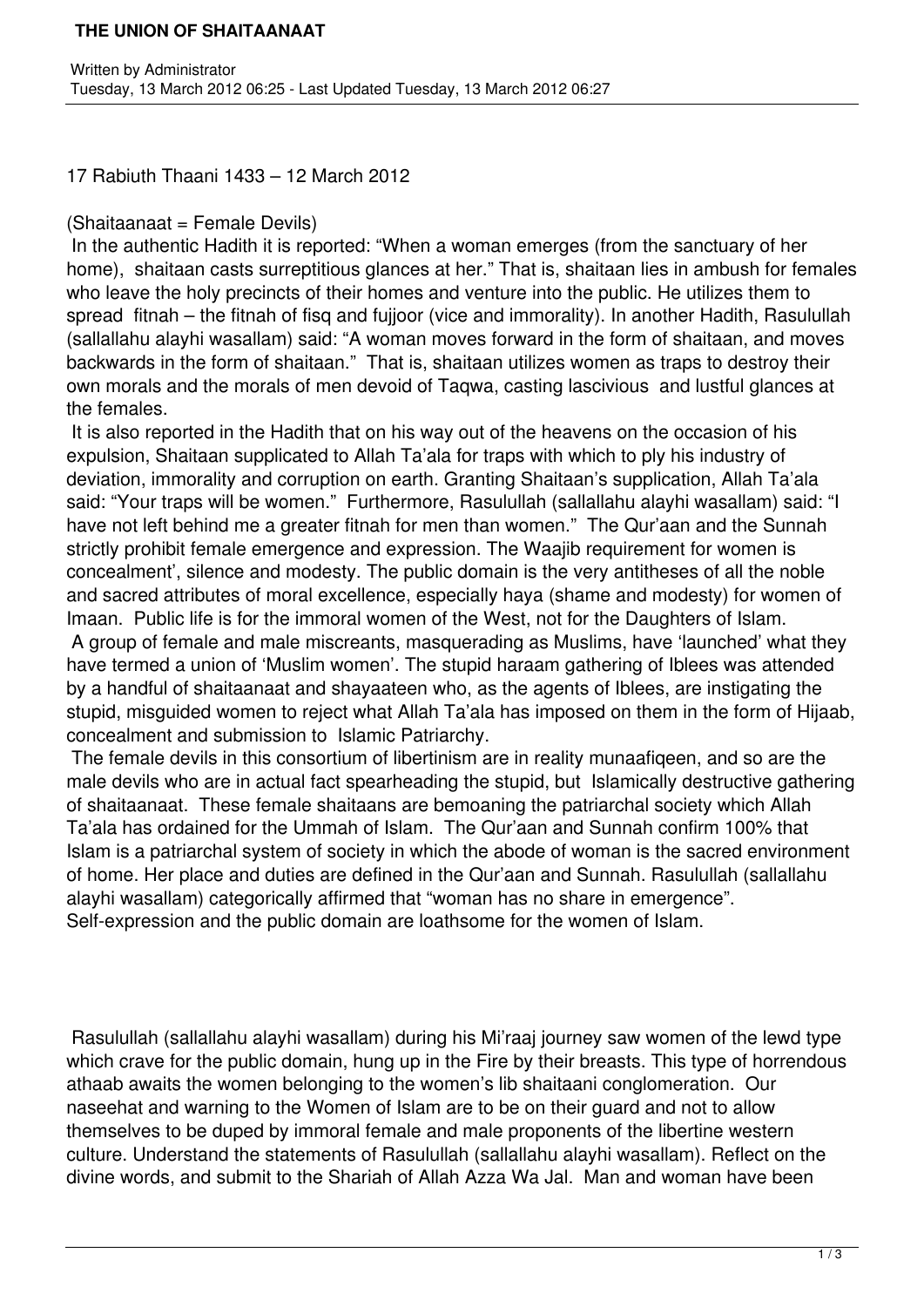## **THE UNION OF SHAITAANAAT**

created for different roles. They are cast in different moulds. If any devil –male or femaledenies the conspicuously different natural roles of man and woman, then let these shaitaanaat transfer their haidh periods, their states of pregnancy and their general female appearance to their male devil cohorts. Or better, let the male devils and the female devils of Iblees's Union, adopt a uniform and an equal appearance, equal personalities, equal physique, equal intellect and equal anatomy. Only then will the followers of Iblees have validity in their claim of 'gender equality', equality of roles in the public domain, and equality in all spheres of life.

 The role which Allah Ta'ala has created for women – the home-role, the role of concealment – can be negated only if the shaitaanaat of Shaitaan's Union succeed to efface all traces of Allah's natural creation of male and female attributes. The noblest attribute in Insaan is Aql (Intelligence). Even in this attribute Rasulullah (sallallahu alayhi wasallam) has clarified that women are naaqisaatul aql, i.e. they are defective of intelligence. Whilst it is expected that these female devils and the male devils spurring them on towards their ruin and eternal damnation will reject this categorical affirmation of Rasulullah (sallallahu alayhi wasallam) because they are bereft of Imaan, it is not expected of the Mu'minaat to find the slightest fault in Rasulullah's words no matter how modern they may have become as a consequence of their kuffaar western education. Those who find even a vestige of doubt or rejection for the statements of Allah Ta'ala and His Rasool (sallallahu alayhi wasallam) come within the scope of the following Qur'aanic aayat which negates their Imaan:

 "Most assuredly, By your Rabb! They do not believe (i.e. they do not have Imaan) until they make you (O Muhammad!) the judge in their mutual disputes. Then they do not find any discontent in their hearts for that which you have decreed, and they fully submit." (An-Nisaa', aayat 65)

 These male and female devils in the 'union of shaitaanaat' cherish an innate abhorrence for the patriarchy explicitly commanded in the Qur'aan and Sunnah. They loathe the sanctity of their homes despite the Qur'aan commanding them to glue themselves inside their homes. They denounce and refute the elaborate patriarchal system of Islam which is unequivocally affirmed in the Qur'aan and Sunnah. (Write for our booklet on Islam's Patriarchal Society. Two postage stamps shall be appreciated.) How can these shayaateen masquerading as 'muslims' ever be Muslims when they harbour such massive aversion for the teachings of Islam and for the rulings and decrees of Rasulullah (sallallahu alayhi wasallam)? Muslim Women! Beware of this latest snare of shaitaan who is manipulating these female devils who have been duped by the male agents of Iblees.

 In the tafseer of the above mentioned Qur'aanic aayat, it is explained in Anwaarul Bayaan: "People have become so accustomed to and enamoured by the unjust legislation (and culture) of the west that they are prepared to conform to it regardless of whether they become oppressors or the oppressed in the process of blind emulation. But they are not prepared to practise Islam.

 They enjoy the resultant fornication, murder and robbery which stem from Western civilization without caring to implement the laws of Islam. They say that these laws (of Islam with its patriarchal system) are barbaric. Thus they include themselves in the ranks of the kuffaar.